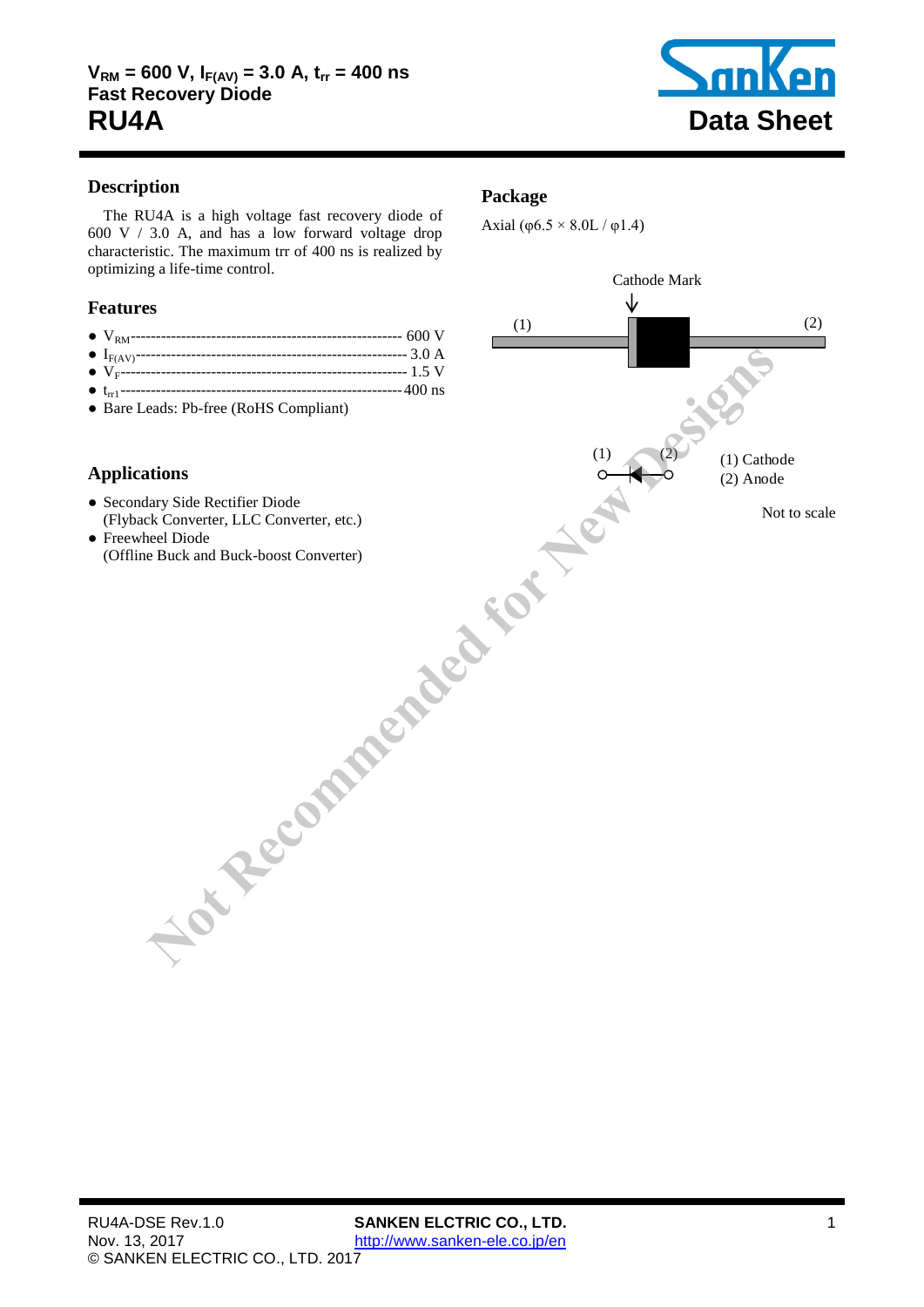# **Absolute Maximum Ratings**

<span id="page-1-1"></span><span id="page-1-0"></span>Unless otherwise specified,  $T_A = 25 \text{ °C}$ 

| Parameter                         | Symbol           | Rating       | Unit            | Conditions                                               |  |
|-----------------------------------|------------------|--------------|-----------------|----------------------------------------------------------|--|
| Peak Repetitive Reverse Voltage   | $\rm V_{RSM}$    | 650          | V               |                                                          |  |
| <b>Repetitive Reverse Voltage</b> | $\rm V_{RM}$     | 600          | V               |                                                          |  |
| <b>Average Forward Current</b>    | $I_{F(AV)}$      | 3.0          | A               | See Figure 2 and Figure 3.                               |  |
| <b>Surge Forward Current</b>      | I <sub>FSM</sub> | 50           | A               | Half cycle sine wave,<br>positive side, 10 ms,<br>1 shot |  |
| $I2t$ Limiting Value              | $I^2t$           | 12.5         | $A^2s$          | $1 \text{ ms} \leq t \leq 10 \text{ ms}$                 |  |
| Junction Temperature              | $T_{I}$          | $-40$ to 150 | $\rm ^{\circ}C$ |                                                          |  |
| <b>Storage Temperature</b>        | $T_{STG}$        | $-40$ to 150 | $\rm ^{\circ}C$ |                                                          |  |

## **Electrical Characteristics**

| $I2t$ Limiting Value                                                                             | $I^2t$               |                                                                             | 12.5                           | $A^2s$          | $1 \text{ ms} \leq t \leq 10 \text{ ms}$ |      |                        |  |  |  |  |
|--------------------------------------------------------------------------------------------------|----------------------|-----------------------------------------------------------------------------|--------------------------------|-----------------|------------------------------------------|------|------------------------|--|--|--|--|
| Junction Temperature                                                                             | $T_{\rm J}$          |                                                                             | $-40$ to 150                   | $\rm ^{\circ}C$ |                                          |      |                        |  |  |  |  |
| Storage Temperature                                                                              | $T_{STG}$            |                                                                             | $-40$ to 150                   | $\rm ^{\circ}C$ |                                          |      |                        |  |  |  |  |
| <b>Electrical Characteristics</b>                                                                |                      |                                                                             |                                |                 |                                          |      |                        |  |  |  |  |
| Unless otherwise specified, $T_A = 25$ °C                                                        |                      |                                                                             |                                |                 |                                          |      |                        |  |  |  |  |
| Parameter                                                                                        | Symbol               | Conditions                                                                  |                                | Min.            | Typ.                                     | Max. | Unit                   |  |  |  |  |
| Forward Voltage Drop                                                                             | $V_F$                |                                                                             | $T_J = 25 °C$ , $I_F = 3.0 A$  |                 |                                          | 1.5  | V                      |  |  |  |  |
|                                                                                                  |                      |                                                                             | $T_J = 100 °C$ , $I_F = 3.0 A$ |                 | 1.0                                      |      | $\mathbf V$            |  |  |  |  |
| Reverse Leakage Current                                                                          | $I_R$                | $V_R = V_{RM}$                                                              |                                |                 |                                          | 10   | μA                     |  |  |  |  |
| Reverse Leakage Current<br>Under High Temperature                                                | $H \cdot I_R$        | $V_R = V_{RM}$ , $T_J = 100 °C$                                             |                                |                 |                                          | 300  | μA                     |  |  |  |  |
| Reverse Recovery Time                                                                            | $t_{rr1}$            | $I_F = I_{RP} = 10$ mA<br>90% recovery point,<br>$T_J = 25 °C$              |                                |                 |                                          | 400  | ns                     |  |  |  |  |
|                                                                                                  | $t_{rr2}$            | $I_F = 10$ mA,<br>$I_{RP} = 20$ mA,<br>75% recovery point,<br>$T_J = 25 °C$ |                                |                 |                                          | 180  | ns                     |  |  |  |  |
| Thermal Resistance <sup>(1)</sup>                                                                | $R_{\text{th}(J-L)}$ | See Figure 1.                                                               |                                |                 |                                          | 8.0  | $^{\circ}\textrm{C/W}$ |  |  |  |  |
| $\rm T_L$<br>$15 \text{ mm}$<br>NOTE<br>$\sqrt{1.6 \text{ mm}}$<br>ш<br>œ<br>$\circledcirc$<br>Φ |                      |                                                                             |                                |                 |                                          |      |                        |  |  |  |  |

<span id="page-1-3"></span><span id="page-1-2"></span>

Figure 1 Lead Temperature Measurement Conditions

<span id="page-1-4"></span>-

 $^{(1)}$  R<sub>th (J-L)</sub> is thermal resistance between junction and lead.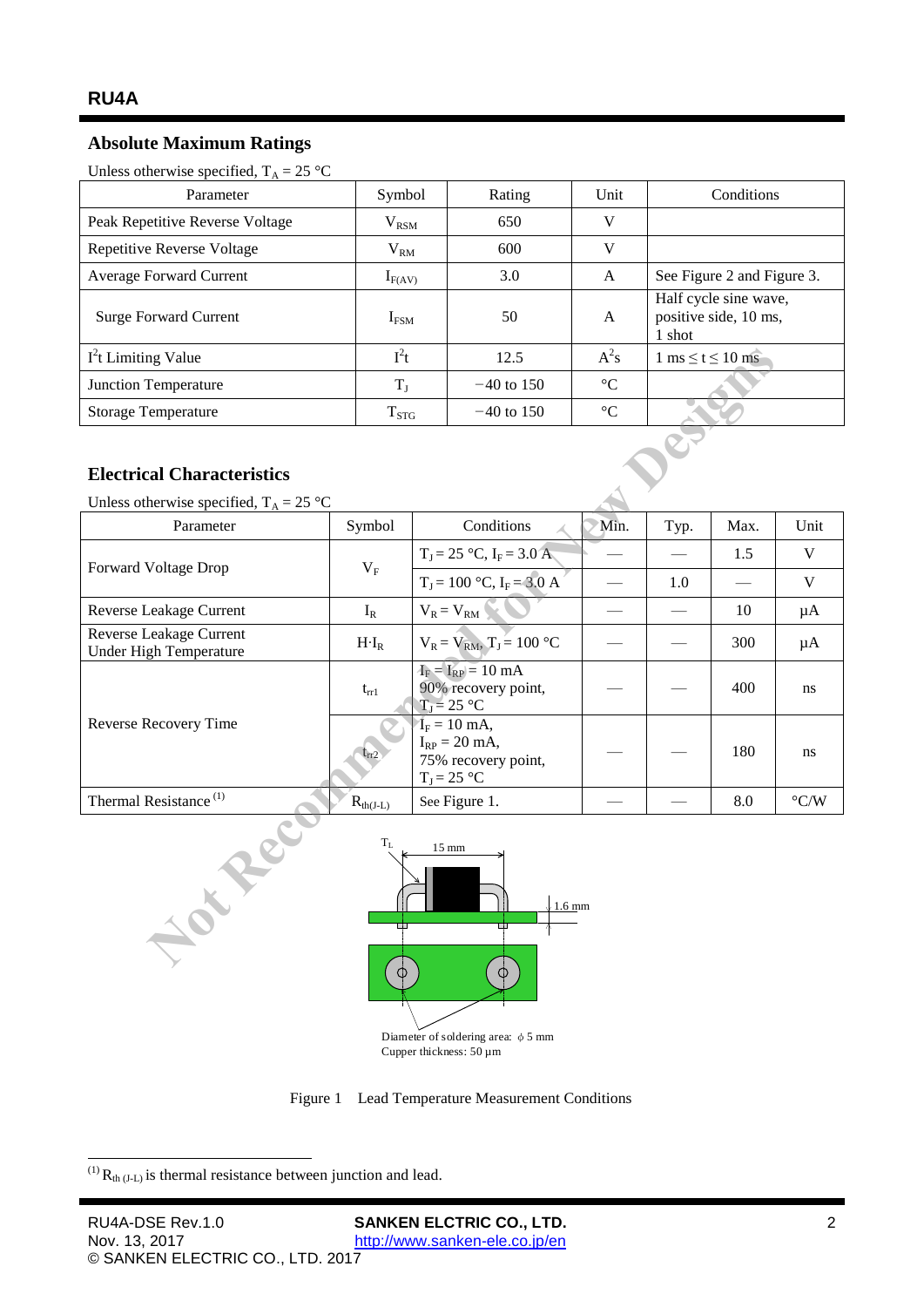### **Rating and Characteristic Curves**

<span id="page-2-1"></span><span id="page-2-0"></span>

Figure 4.  $V_F$  vs. I<sub>F</sub> Typical Characteristics Figure 5.  $V_R$  vs. I<sub>R</sub> Typical Characteristics

- $(2)$  See [Figure 1](#page-1-4) for the lead temperature measurement conditions.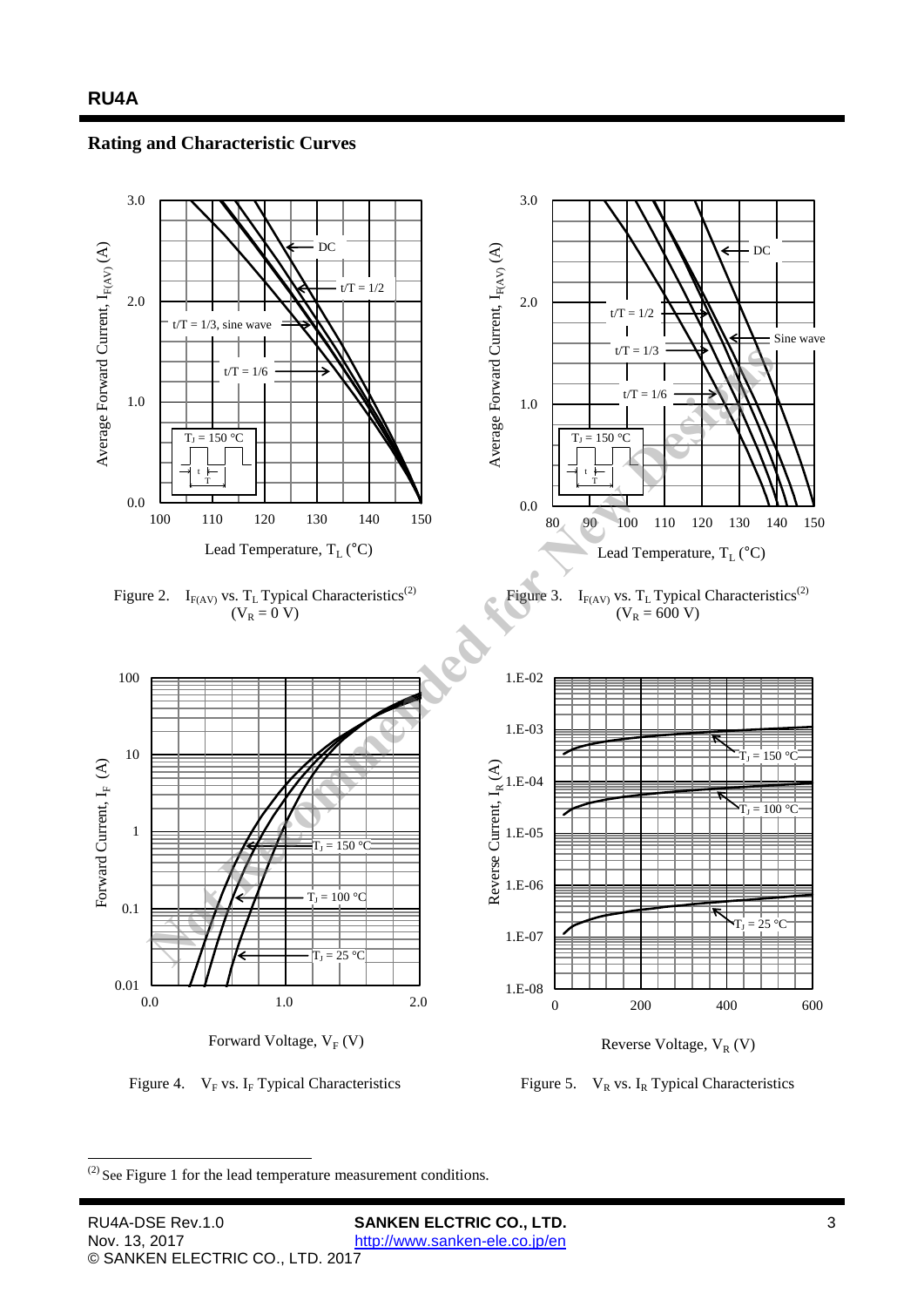# **Physical Dimensions**

• **Axial** (φ6.5  $\times$  8.0L / φ1.4)



#### **NOTES:**

- Dimensions in millimeters
- Bare leads: Pb-free (RoHS compliant)
- When soldering the products, it is required to minimize the working time, within the following limits: Flow:  $260 \pm 5 \degree C / 10 \pm 1$  s, 2 times

Soldering Iron:  $380 \pm 10$  °C /  $3.5 \pm 0.5$  s, 1 time

Soldering should be at a distance of at least 1.5 mm from the body of the product.

## **Marking Diagram**